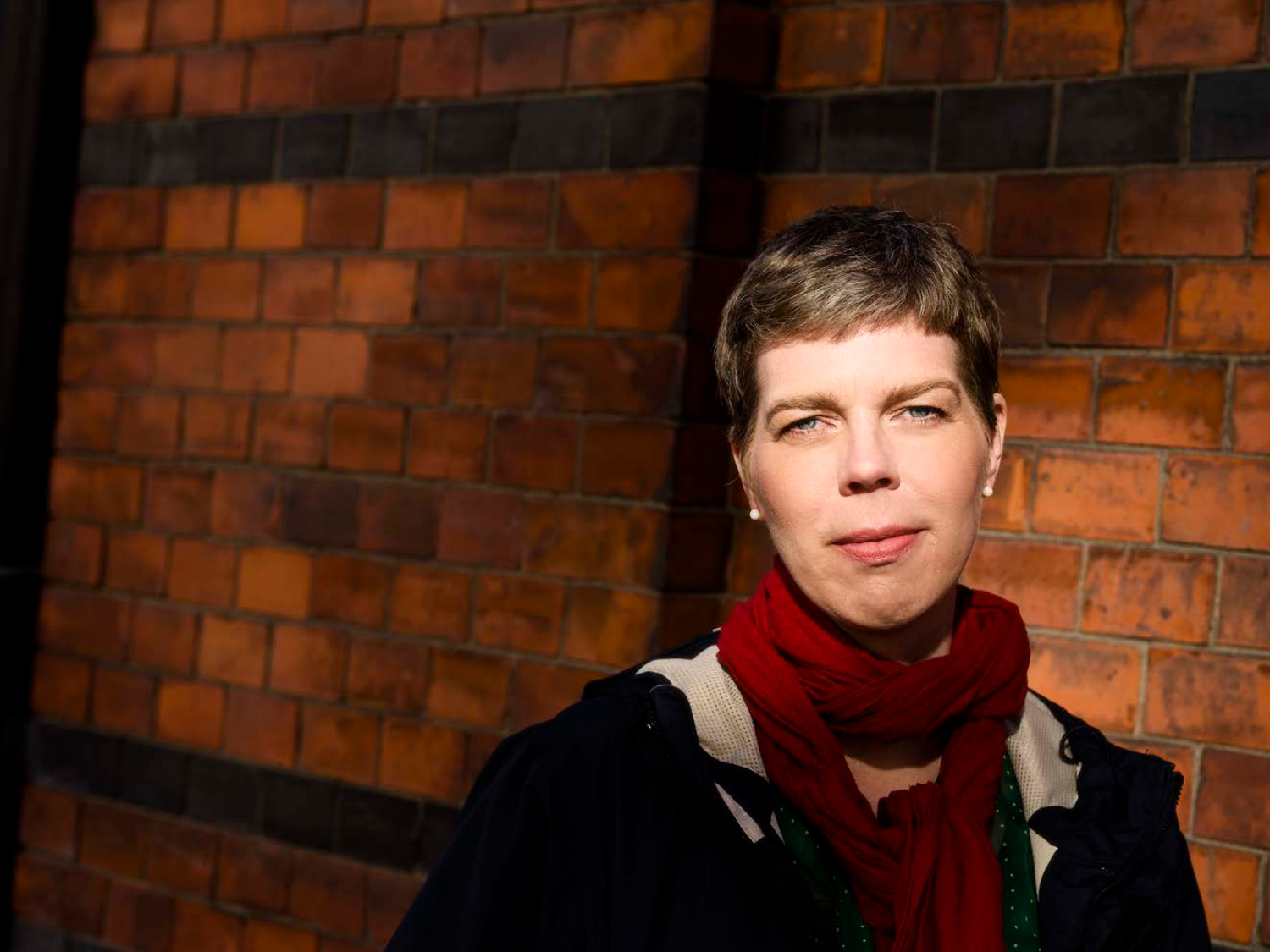### SWEDEN'S READING AMBASSADOR

Johanna Lindbäck

*Writer of children's and young adult fiction*

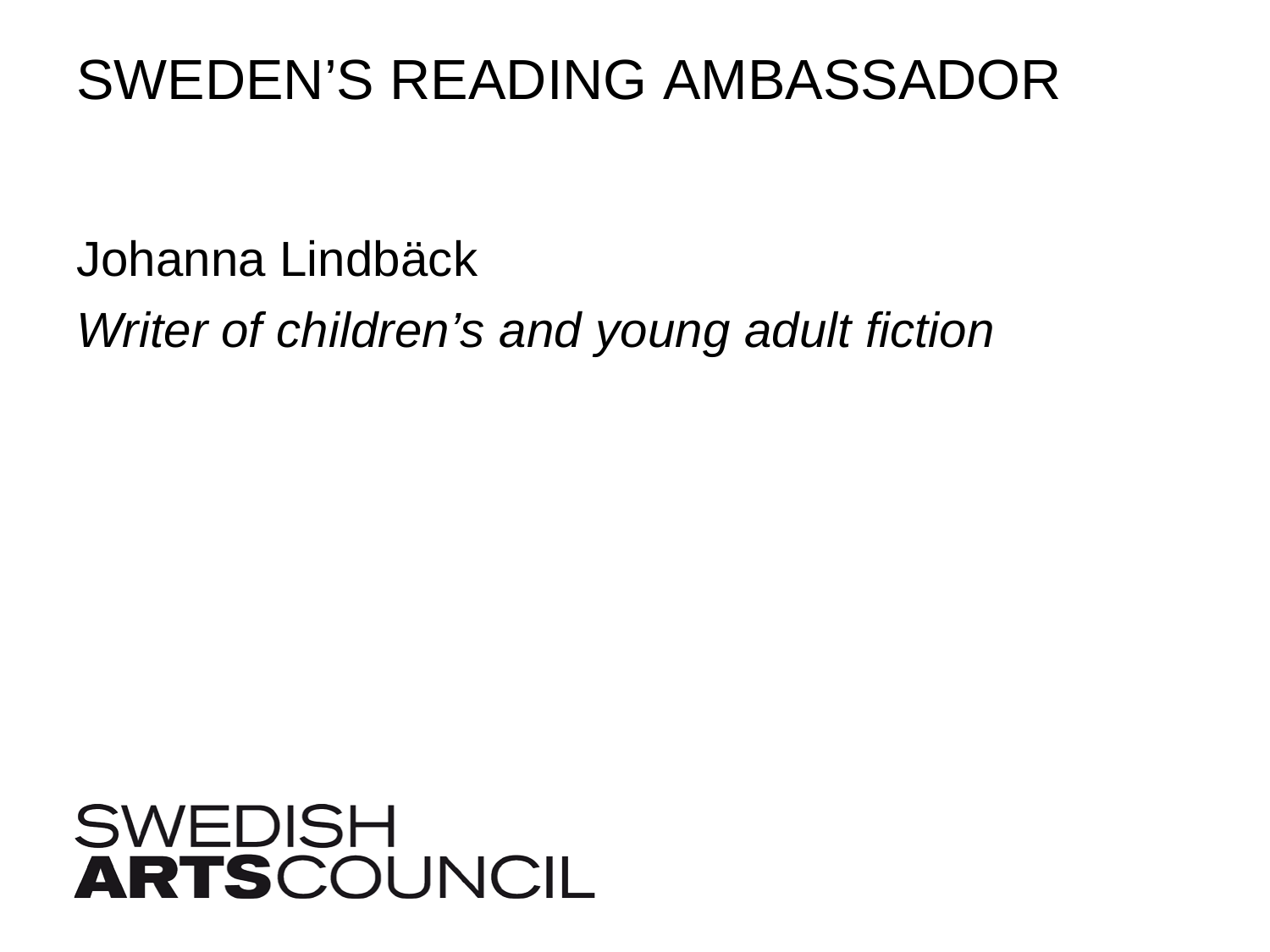### **NEW PODCAST**

• Läs för livet (Read for Life) – lasforlivet.se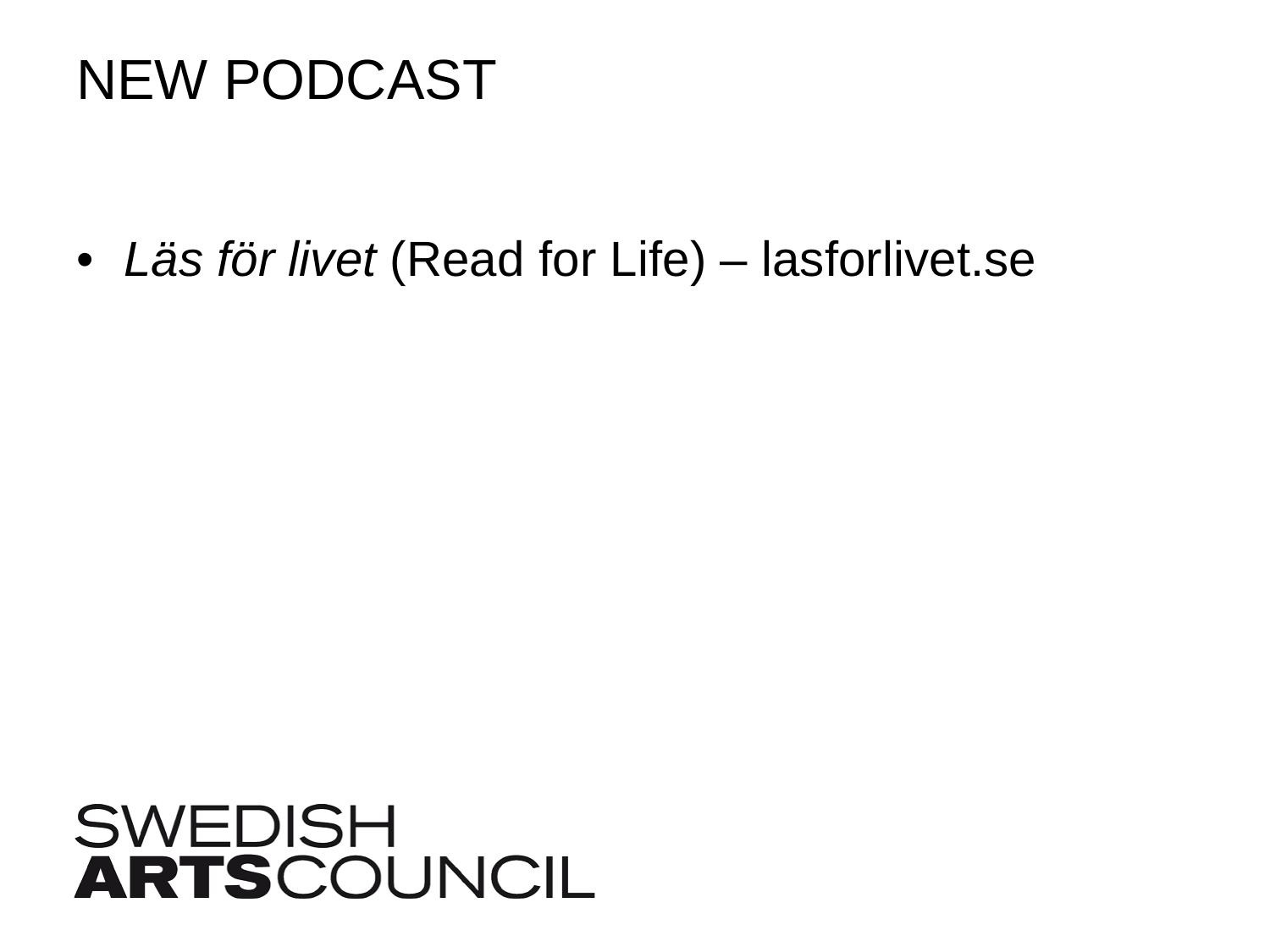## NATIONAL DRIVE TO PROMOTE READING

Kulturrådet, the Swedish Arts Council, has a mandate from the Swedish government to:

- •Instigate, coordinate and follow up initiatives designed to promote reading
- •Develop an action plan for reading as a leisure activity

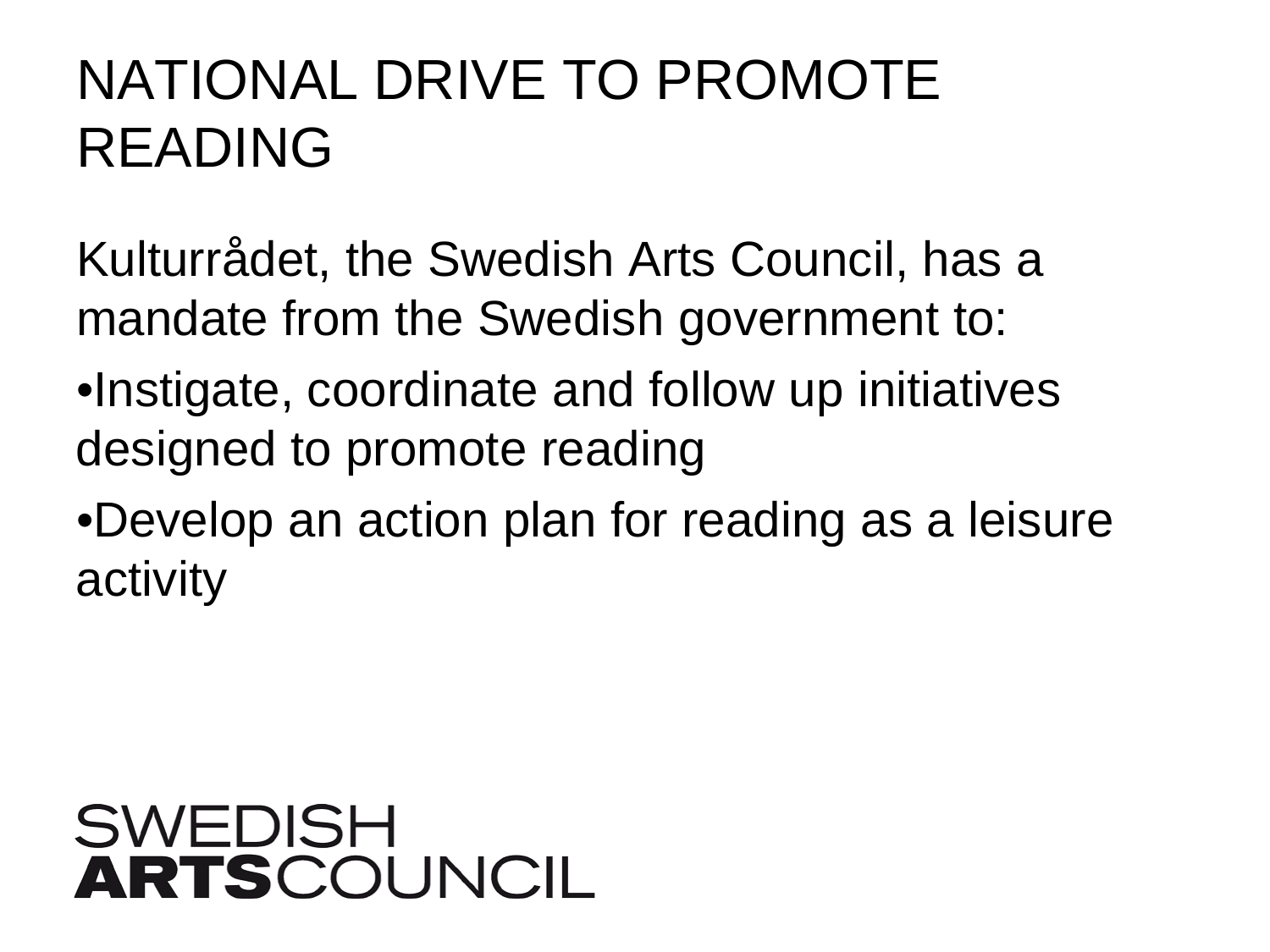### WHY A READING AMBASSADOR?

- Appointed in 2010 as Sweden's Reading Ambassador, tasked with promoting literature and reading.
- US, UK, Ireland, Australia and other countries.
- Kulturrådet acts as project manager for the Reading Ambassador's activities.

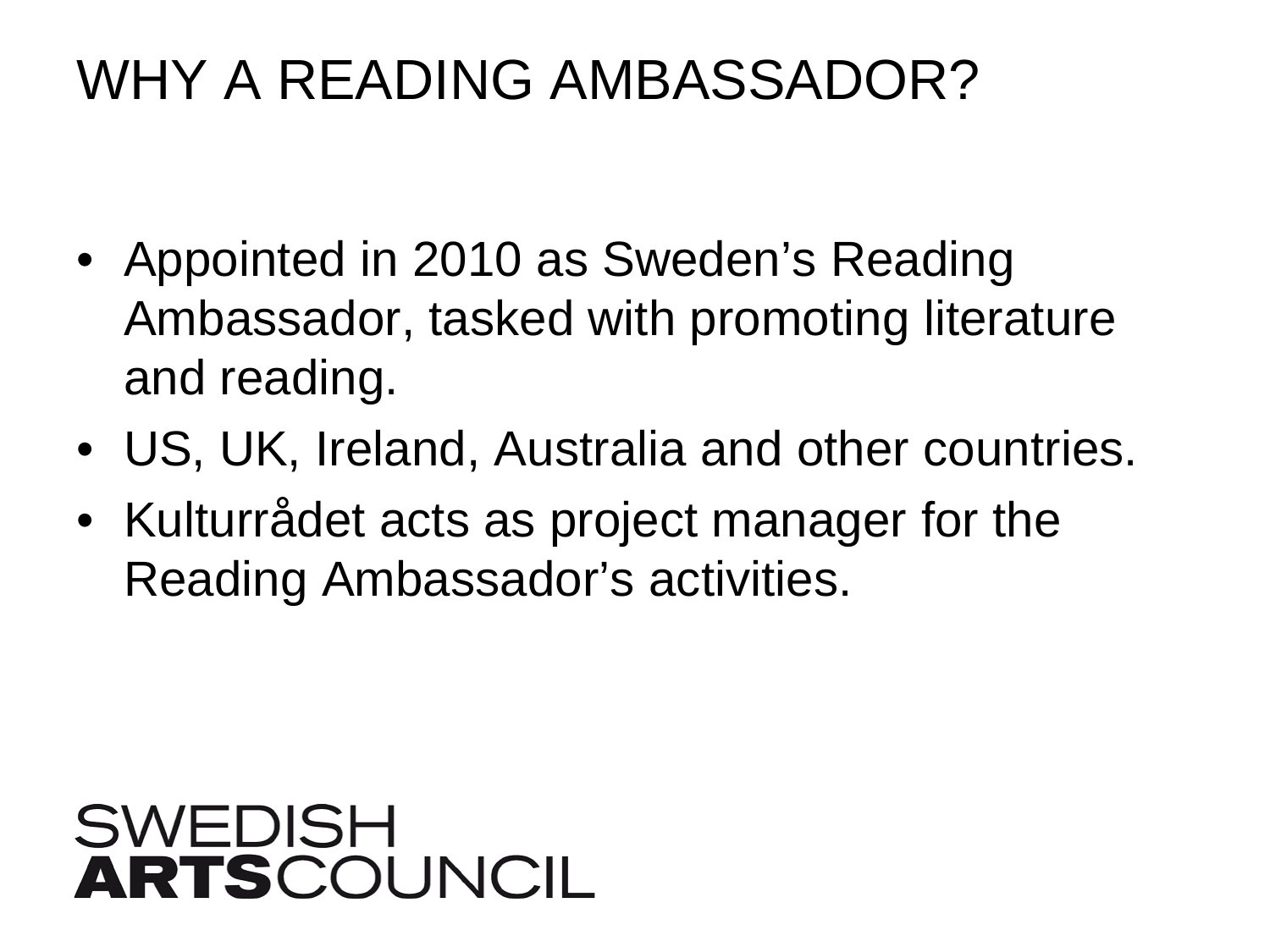## WHO CAN BE A READING AMBASSADOR?

- Currently active writers or illustrators of quality literature for children and young adults (ages 0–19)
- Well established and known to readers
- Committed to promoting reading
- Good at verbal and written communication (with both children and adults)
- Used to making public appearances and enjoy doing so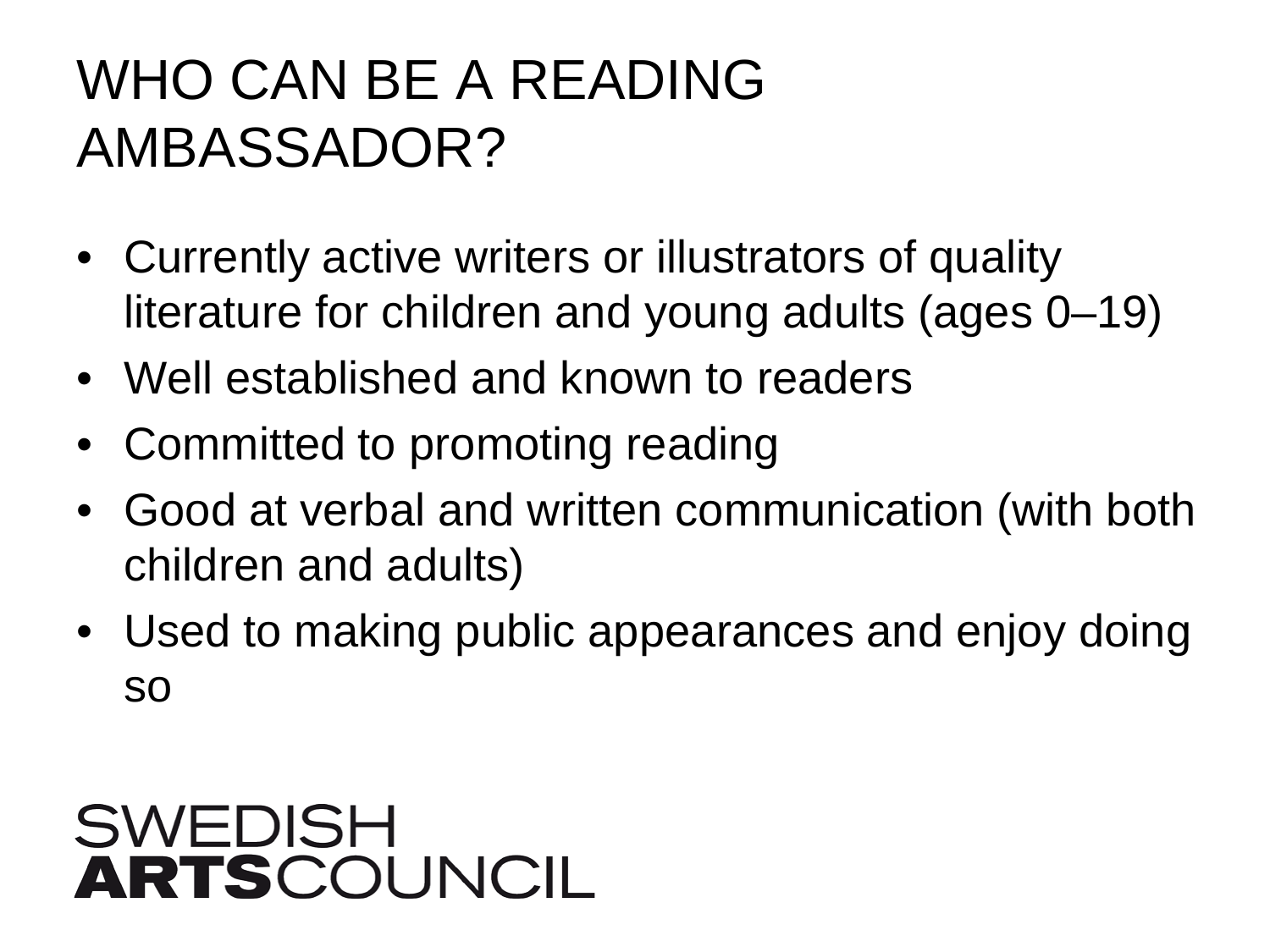## WHAT DOES A READING AMBASSADOR DO?

- The Reading Ambassador works to improve literacy skills and increase interest in reading among children and young people.
- The Reading Ambassador acts as an opinion former on literature and reading-related issues.
- The Reading Ambassador raises awareness among adults as to the importance of reading – for education, culture and social participation.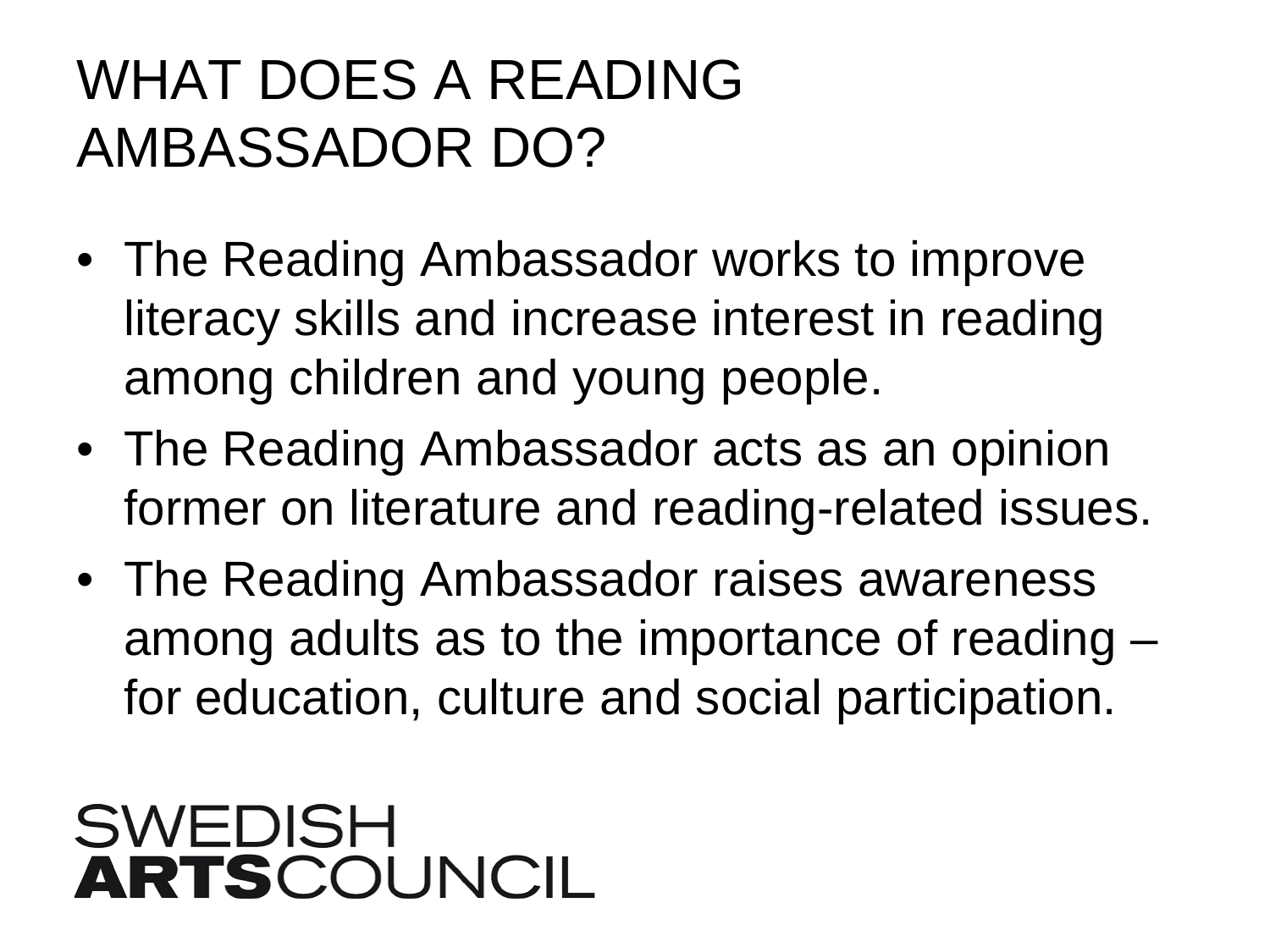# MY QUALIFICATIONS

- Writer
- Literary blogger
- Teacher
- Translator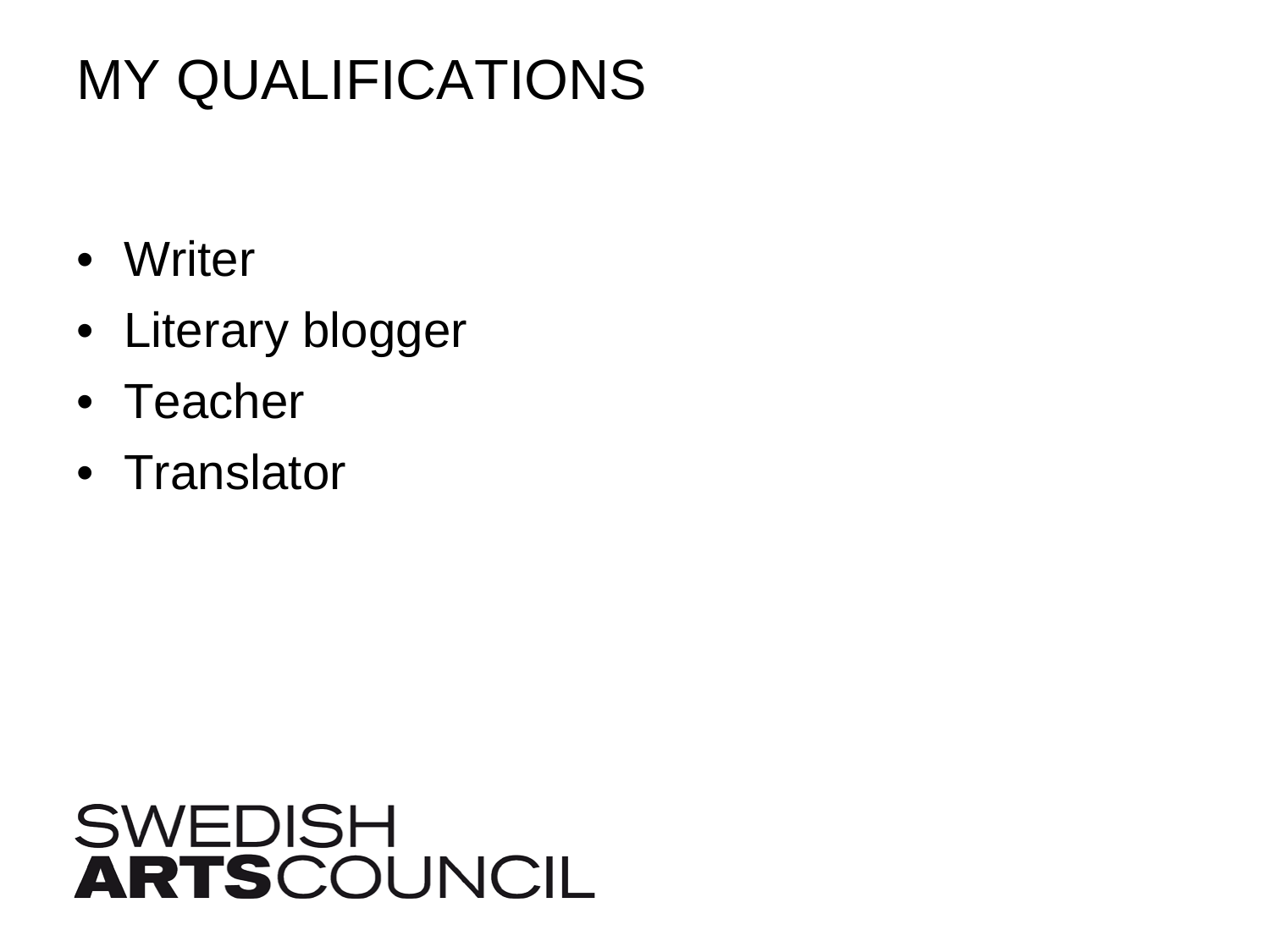### MY BOOKS

- *En liten chock* (A Little Shock), 2007
- *Min typ brorsa* (My Kind of Brother), 2008
- *Tänk om det där är jag* (Imagine That Was Me), 2009
- *Saker som aldrig händer* (Things That Never Happen), 2010
- *Välkommen hem* (Welcome Home), 2011
- *Som om jag frågat* (Like I Asked), 2012
- Swedish translation of Sarah Dessen's *This Lullaby*

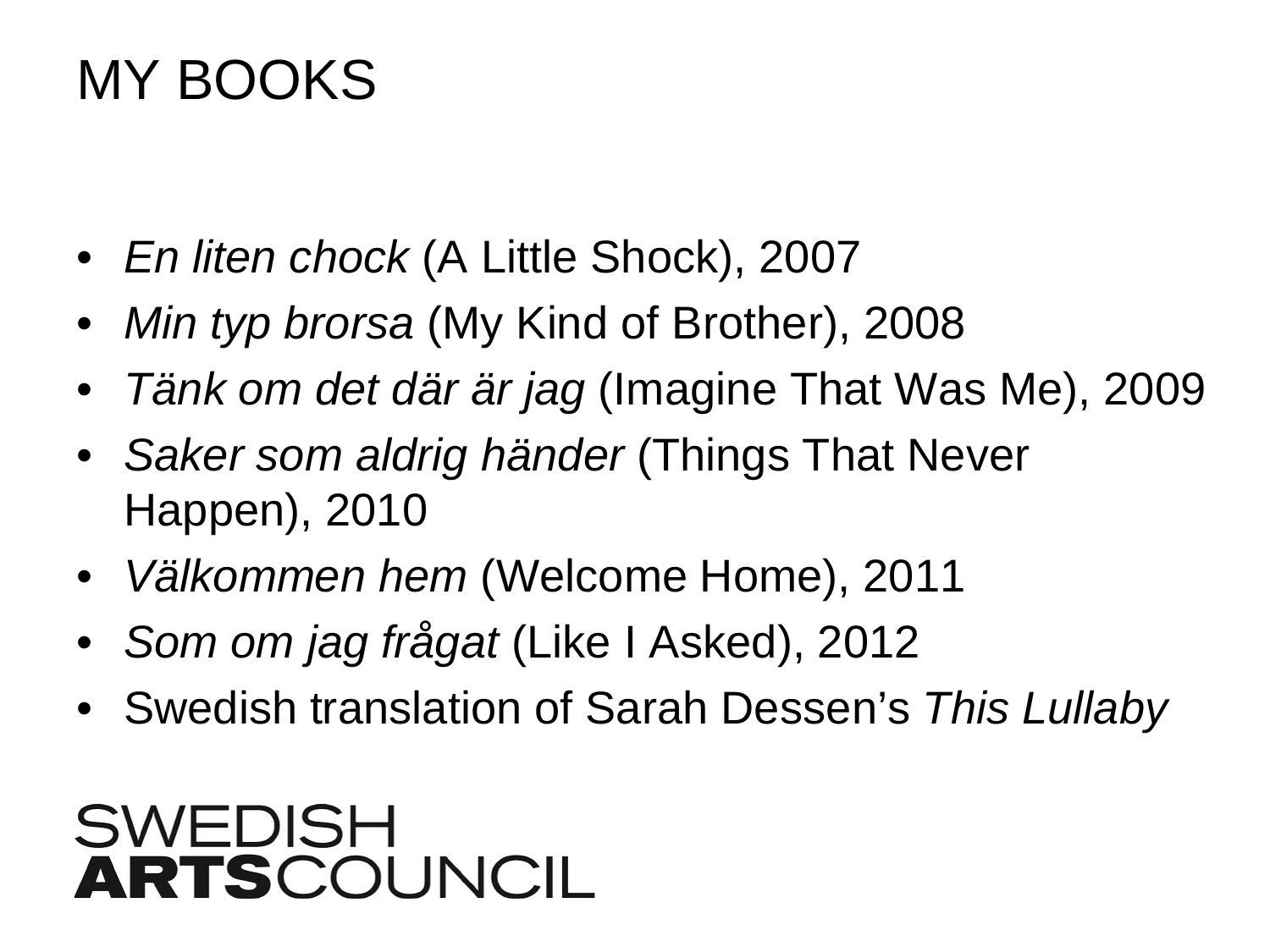# READING IN SWEDEN

- Current challenges regarding literacy
- Pisa results
- A changing school system
- The gender gap
- The cultural gap
- Mobile phones, internet and entertainment

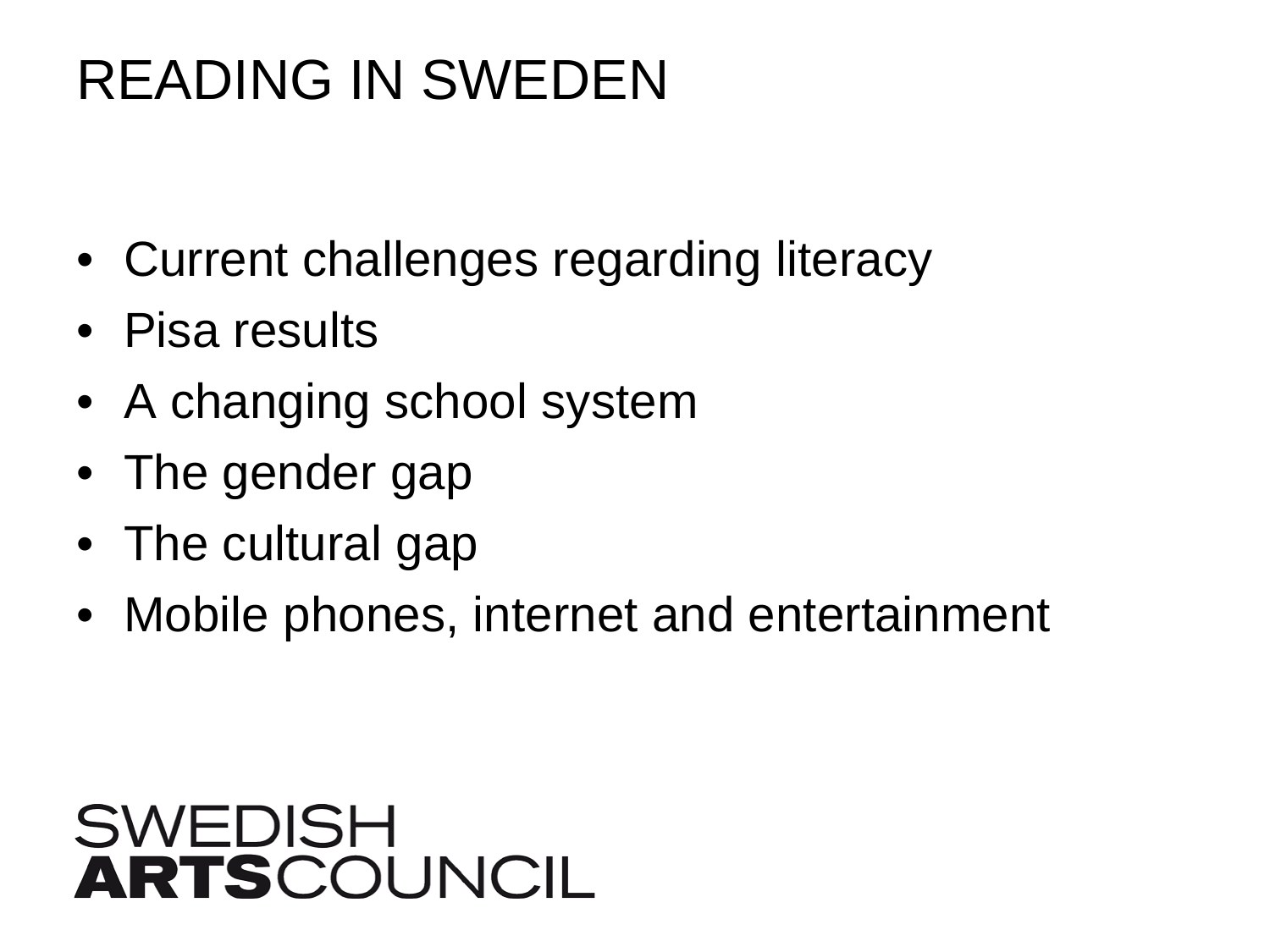## MY JOB AS A READING AMBASSADOR

- Presentations to teachers, librarians, politicians
- Participate in Kulturrådet's drive to promote reading
- Young children's language development, sports and reading – PAUS
- Media, blog, Twitter, social media
- Podcast *Läs för livet* (Read for Life)